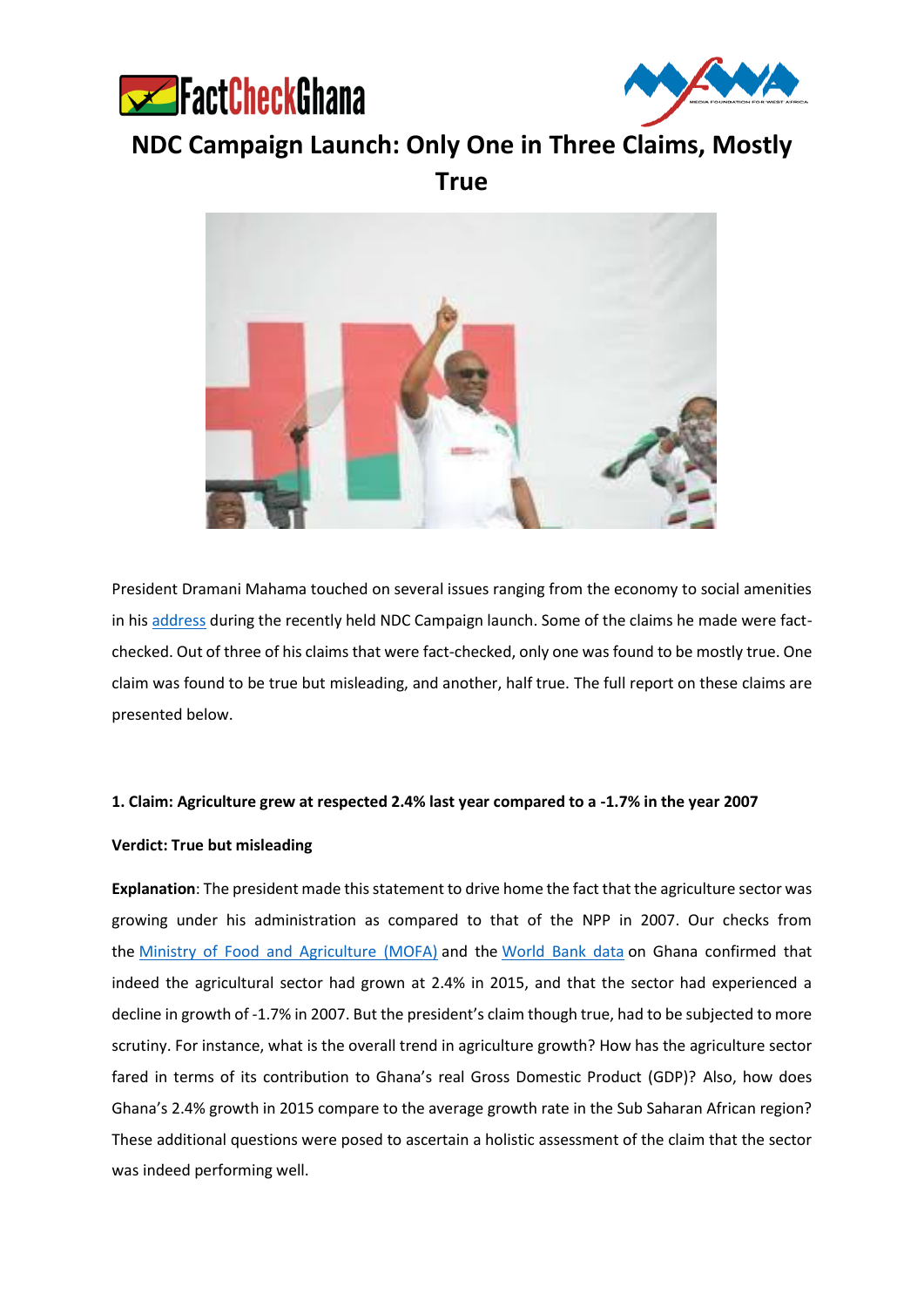



According to MOFA, from a negative 1.7 percent in drought-hit 2007, agricultural growth recovered strongly to 7.4 percent in 2008, 7.2 percent in 2009 and then slowed to 5.3% in 2010. Growth again declined to 0.8 percent in 2011, and then stood at 1.3 percent in 2012. The annual budget reports also indicates that indeed 2015 saw a 2.4% growth.

Additionally, the agriculture sector's contribution to GDP in Ghana has been steadily declining from 39.41% in 2000 to 21.08% in 2015.

Also, according to World Bank estimates, Ghana's 2.4% growth in the agricultural sector is less than the average for the Sub Saharan African Region (3.6%) for the year 2015.

So, in conclusion, the president's claim that in 2015 the agricultural sector grew at 2.4% as compared to the -1.7% decline experienced in 2007 is true. However, the claim belies the fact that the sector's overall growth rate and contribution to national productivity has been steadily declining, even under his administration. Furthermore, Ghana's 2015 agricultural growth rate was also less than the average growth rate recorded in the Sub Saharan African region.

**2. Claim: Ghana is second only to South Africa in respect of access to electricity. More than 80% of our people have access to electric power.**

## **Verdict: Half True**

**Explanation**: Access to electricity is crucial if sound and accelerated economic development is to be achieved. As a public good, electricity is also important in the provision of other social services and the maintenance of law and order in a society.

In light of this, President Mahama echoed Ghana's commitment to ensure universal electricity access by 2020 during the launch of his party's 2016 election campaign. In his speech, the president also claimed that Ghana was second only to South Africa in respect of access to electricity. Also, according to Pres. Mahama, more than 80% of people in Ghana have access to electric power.

Generally, data on electricity access is sparse. The International Energy Agency (IEA) publishes regular reports on electricity access in several countries including Ghana. According to the latest report released in 2015 but based on data collected in 2013, Ghana had 72% access, behind South Africa (85%), Gabon (89%), and Cape Verde (94%) in Sub-Saharan Africa. Most of the North African countries had 100% access to electricity or very close to it. It is plausible that Ghana's access rate would have increased since the release of the IEA report. However, the president's claim that Ghana was second